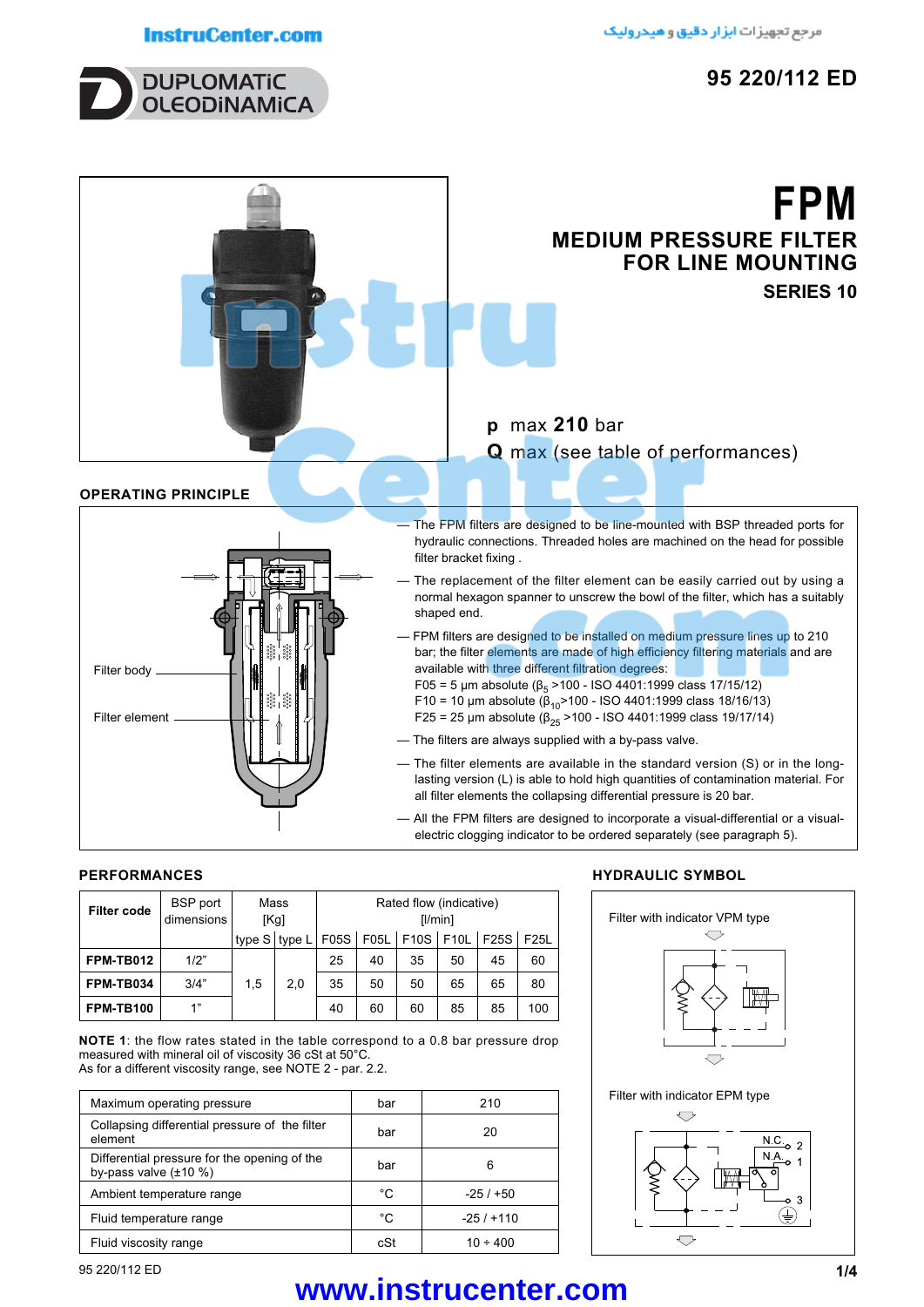

#### **1 - IDENTIFICATION CODE**



### **2.1 - Pressure drops through the filter body**



# **2.2 - Pressure drops through FPME filter element**

FPME-\*S FPME-\*L



(standard filter element) (long-lasting filter element)



# 95 220/112 ED **2/4 www.instrucenter.com**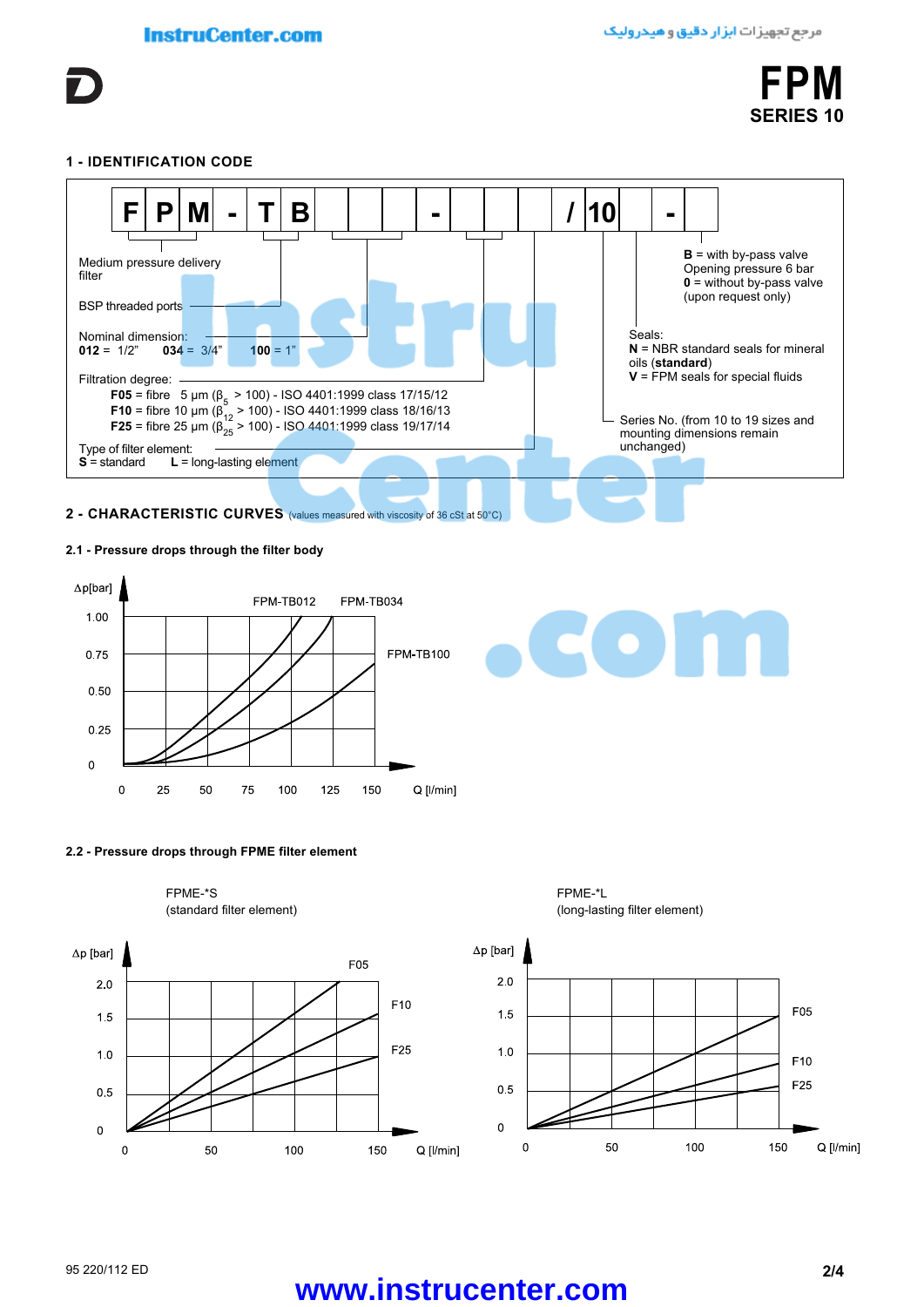

#### **NOTE 2: The filter size has to be selected so that with the nominal flow rate the pressure drop is lower than 0.8 bar.**

The total pressure drop through the filter is given by adding the body pressure drop values to those of the filter element. As for fluids whose viscosity degree at a specific operating pressure is different from 36 cSt, the filter total pressure drop has to be changed according to the following ratio:

total ∆pl value = body ∆p value + (real ∆p value of the filter element x real viscosity value (cSt) / 36)

real ∆p value of the filter element = value obtainable through the diagrams in paragraph 2.2

Such ratio is valid for a viscosity value up to 200 cSt. For a higher viscosity please consult our technical department.



#### **3 - HYDRAULIC FLUIDS**

dimensions in mm

Use mineral oil-based hydraulic fluids HL or HM type, according to ISO 6743-4. For these fluids, use NBR seals. For fluids HFDR type (phosphate esters) use FPM seals (code V). For the use of other kinds of fluid such as HFA, HFB, HFC, please consult our technical department. Using fluids at temperatures higher than 80 °C causes a faster degradation of the fluid and of the seals characteristics.

The fluid must be preserved in its physical and chemical characteristics.

#### **4 - OVERALL AND MOUNTING DIMENSIONS**

| Filter code    | D <sub>1</sub> | H1  | H <sub>2</sub> | $R^*$ |
|----------------|----------------|-----|----------------|-------|
| $FPM-TB012-*S$ | 1/2"           | 205 | 111            | 100   |
| FPM-TB034-*S   | 3/4"           | 205 | 111            | 100   |
| FPM-TB100-*S   | 1"             | 205 | 111            | 100   |
| FPM-TB012-*L   | 1/2"           | 298 | 197            | 100   |
| FPM-TB034-*L   | 3/4"           | 298 | 197            | 100   |
| FPM-TB100-*L   | 1"             | 298 | 197            | 100   |

R\* = Filter element removal space





# 95 220/112 ED **3/4 www.instrucenter.com**